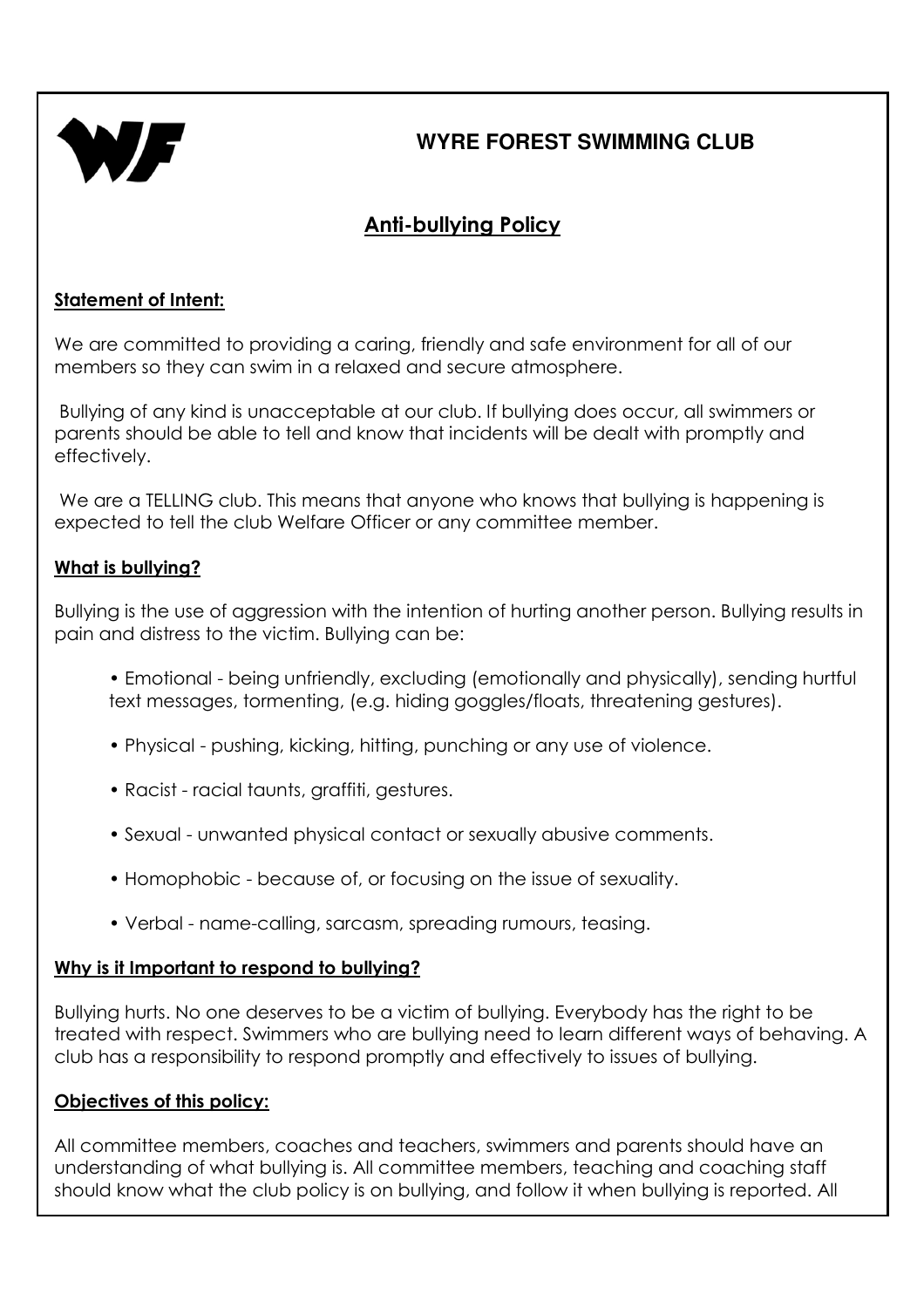

swimmers and parents should know what the club policy is on bullying, and what they should do if bullying arises.

As a club we take bullying seriously. Swimmers and parents should be assured that they would be supported when bullying is reported. Bullying will not be tolerated.

### Signs and symptoms

A child may indicate by signs or behaviour that he or she is being bullied. Adults should be aware of these possible signs and that they should investigate if a child:

- Says he or she is being bullied.
- Is unwilling to go to club sessions.
- Becomes withdrawn anxious, or lacking in confidence.
- Feels ill before training sessions.
- Comes home with clothes torn or swimming equipment damaged.
- Has possessions go "missing".
- Asks for money or starts stealing money (to pay bully).
- Has unexplained cuts or bruises.
- Is frightened to say what's wrong.
- Gives improbable excuses for any of the above.
- In more extreme cases starts stammering.
- Cries themselves to sleep at night or has nightmares.
- Becomes aggressive, disruptive or unreasonable.
- Is bullying other children or siblings.
- Stops eating.
- Attempts or threatens suicide or runs away.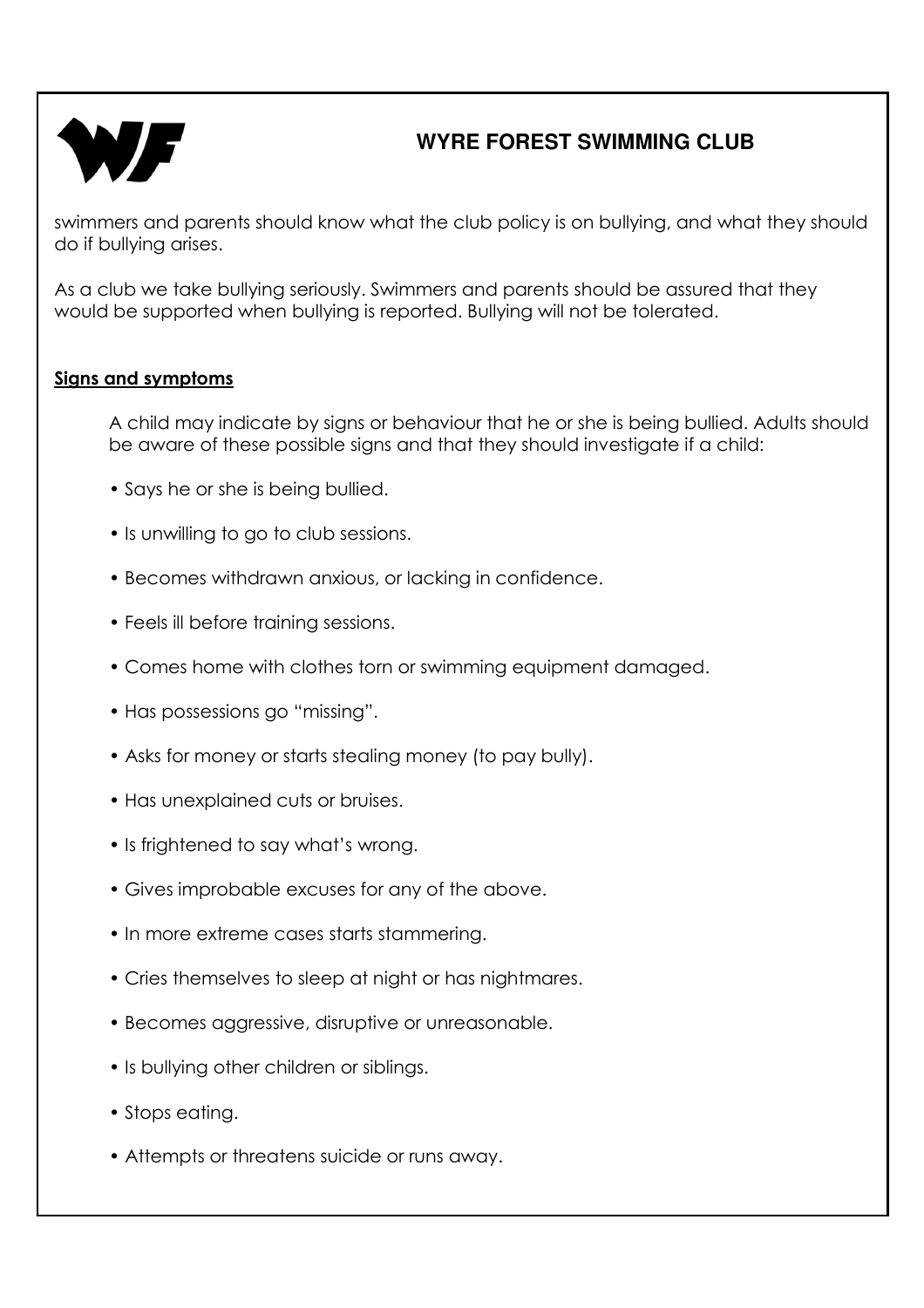

These signs and behaviours may indicate other problems, but bullying should be considered a possibility and should be investigated.

#### Procedures

1. Report bullying incidents to the club welfare officer or a member of the committee or ring Swimline.

2. In cases of serious bullying, the incidents will be referred to the ASA for advice.

3. Parents should be informed and will be asked to come in to a meeting to discuss the problem.

4. If necessary and appropriate, police will be consulted.

5. The bullying behaviour or threats of bullying must be investigated and the bullying stopped quickly.

6. An attempt will be made to help the bully (bullies) change their behaviour.

7. If mediation fails and the bullying is seen to continue the club will initiate disciplinary action under the club constitution and disciplinary policy.

### Recommended club action:

If the club decides it is appropriate for them to deal with the situation they should follow the procedure outlined below.

1. Reconciliation by getting the parties together. It may be that a genuine apology solves the problem.

2. If this fails/is not appropriate a small panel (made up from Chairman, Welfare Officer, Secretary, committee members) should meet with the parent and child alleging bullying to get details of the allegation. Minutes should be taken for clarity, and these should be agreed by all as a true account.

3. The same 3 persons should meet with the alleged bully and parent/s and put the incident raised to them to answer and give their view of the allegation. Minutes should again be taken and agreed.

4. If bullying has in their view taken place, the swimmer should be warned and put on notice of further action, i.e. temporary or permanent suspension if the bullying continues. Consideration should be given as to whether a reconciliation meeting between parties is appropriate at this time.